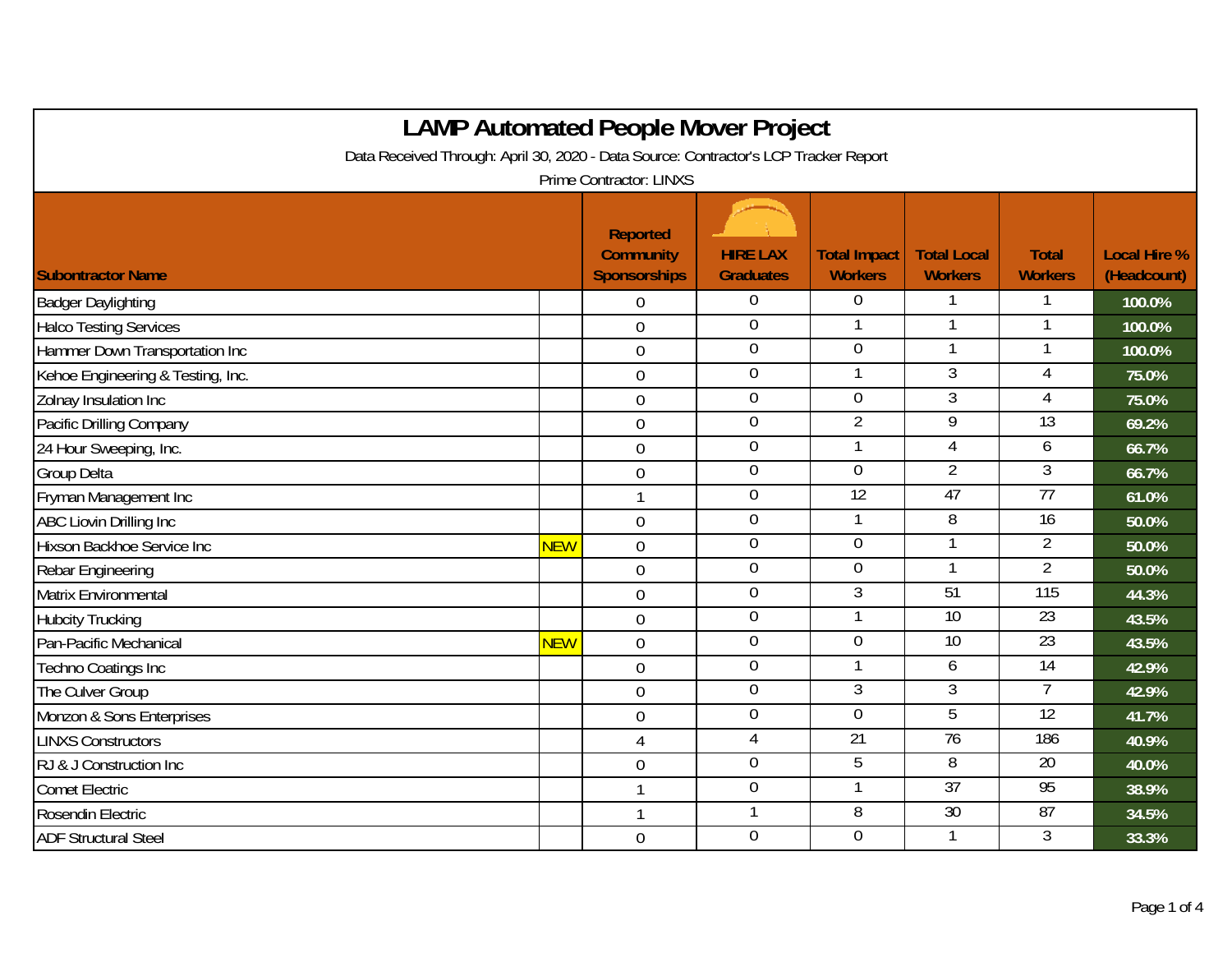| <b>LAMP Automated People Mover Project</b>                                                                      |            |                                                     |                                     |                                       |                                      |                                |                                    |  |  |
|-----------------------------------------------------------------------------------------------------------------|------------|-----------------------------------------------------|-------------------------------------|---------------------------------------|--------------------------------------|--------------------------------|------------------------------------|--|--|
| Data Received Through: April 30, 2020 - Data Source: Contractor's LCP Tracker Report<br>Prime Contractor: LINXS |            |                                                     |                                     |                                       |                                      |                                |                                    |  |  |
| <b>Subontractor Name</b>                                                                                        |            | Reported<br><b>Community</b><br><b>Sponsorships</b> | <b>HIRE LAX</b><br><b>Graduates</b> | <b>Total Impact</b><br><b>Workers</b> | <b>Total Local</b><br><b>Workers</b> | <b>Total</b><br><b>Workers</b> | <b>Local Hire %</b><br>(Headcount) |  |  |
| <b>Building Electronic Controls</b>                                                                             |            | $\overline{0}$                                      | $\overline{0}$                      | 1                                     | 3                                    | 9                              | 33.3%                              |  |  |
| <b>Connor Concrete Cutting &amp; Coring</b>                                                                     |            | $\overline{0}$                                      | $\mathbf 0$                         |                                       |                                      | 3                              | 33.3%                              |  |  |
| Crosstown Electric & Data Inc.                                                                                  |            | $\overline{0}$                                      | $\mathbf 0$                         | $\overline{0}$                        | 1                                    | $\overline{3}$                 | 33.3%                              |  |  |
| <b>Norcal Pipeline Services</b>                                                                                 |            |                                                     | 1                                   | $\overline{3}$                        | 20                                   | 62                             | 32.3%                              |  |  |
| <b>Cosco Fire Protection</b>                                                                                    |            | $\mathbf{1}$                                        | $\mathbf{1}$                        | 1                                     | $\infty$                             | 25                             | 32.0%                              |  |  |
| Bill Carr Surveys, Inc.                                                                                         |            | $\overline{0}$                                      | $\mathbf 0$                         | 1                                     | $\overline{4}$                       | 14                             | 28.6%                              |  |  |
| Sterndahl Enterprises, Inc                                                                                      | <b>NEW</b> | $\overline{0}$                                      | $\boldsymbol{0}$                    | $\overline{2}$                        | 10                                   | 37                             | 27.0%                              |  |  |
| Legacy Foundations                                                                                              |            | $\overline{0}$                                      | $\overline{0}$                      | 10                                    | 19                                   | 71                             | 26.8%                              |  |  |
| <b>Concrete Coring Company</b>                                                                                  |            | $\mathbf 0$                                         | $\overline{0}$                      |                                       | 3                                    | 13                             | 23.1%                              |  |  |
| Sequoia Consultants, Inc.                                                                                       |            | $\overline{0}$                                      | $\overline{0}$                      |                                       | $\overline{8}$                       | 35                             | 22.9%                              |  |  |
| Miller Equipment Rental                                                                                         |            | $\overline{0}$                                      | $\mathbf 0$                         | $\mathbf{1}$                          | 4                                    | 19                             | 21.1%                              |  |  |
| <b>Century Sweeping</b>                                                                                         |            | $\mathbf 0$                                         | $\overline{0}$                      | $\overline{0}$                        | $\overline{2}$                       | 10                             | 20.0%                              |  |  |
| <b>Red Hawk Services</b>                                                                                        |            | $\overline{0}$                                      | $\overline{0}$                      |                                       | 2                                    | 11                             | 18.2%                              |  |  |
| <b>Integrity Rebar Placers</b>                                                                                  |            | $\overline{0}$                                      | $\mathbf 0$                         | $\overline{0}$                        | $\overline{5}$                       | 29                             | 17.2%                              |  |  |
| 2R Drilling                                                                                                     |            | $\mathbf 0$                                         | $\overline{0}$                      | $\overline{0}$                        | $\overline{2}$                       | 12                             | 16.7%                              |  |  |
| Site Solution Services, Inc.                                                                                    |            | $\mathbf 0$                                         | $\boldsymbol{0}$                    | $\overline{0}$                        | 1                                    | 6                              | 16.7%                              |  |  |
| The JV Land Clearing Company Inc                                                                                |            | $\overline{0}$                                      | $\overline{0}$                      | $\overline{0}$                        | $\overline{2}$                       | 12                             | 16.7%                              |  |  |
| Malcolm Drilling                                                                                                |            | $\overline{0}$                                      | $\overline{0}$                      |                                       | $\overline{3}$                       | 19                             | 15.8%                              |  |  |
| Chavan Trucking                                                                                                 |            | $\overline{0}$                                      | $\overline{0}$                      | $\overline{0}$                        |                                      | 8                              | 12.5%                              |  |  |
| Pre-Fab Builders Inc.                                                                                           | <b>NEW</b> | $\mathbf 0$                                         | $\overline{0}$                      | $\overline{0}$                        |                                      | 9                              | 11.1%                              |  |  |
| G & F Concrete Cutting                                                                                          |            | $\mathbf 0$                                         | $\boldsymbol{0}$                    |                                       | $\overline{2}$                       | 21                             | 9.5%                               |  |  |
| C Below Inc                                                                                                     |            | $\mathbf{1}$                                        | $\mathbf{1}$                        | 1                                     | 1                                    | $\overline{16}$                | 6.3%                               |  |  |
| <b>Bragg Crane Service</b>                                                                                      |            | $\mathbf 0$                                         | $\overline{0}$                      | $\overline{0}$                        |                                      | 35                             | 2.9%                               |  |  |
| A-Gas US Inc., dba Rapid Recovery                                                                               | <b>NEW</b> | $\overline{0}$                                      | $\overline{0}$                      | $\overline{0}$                        | $\overline{0}$                       | $\overline{2}$                 | 0.0%                               |  |  |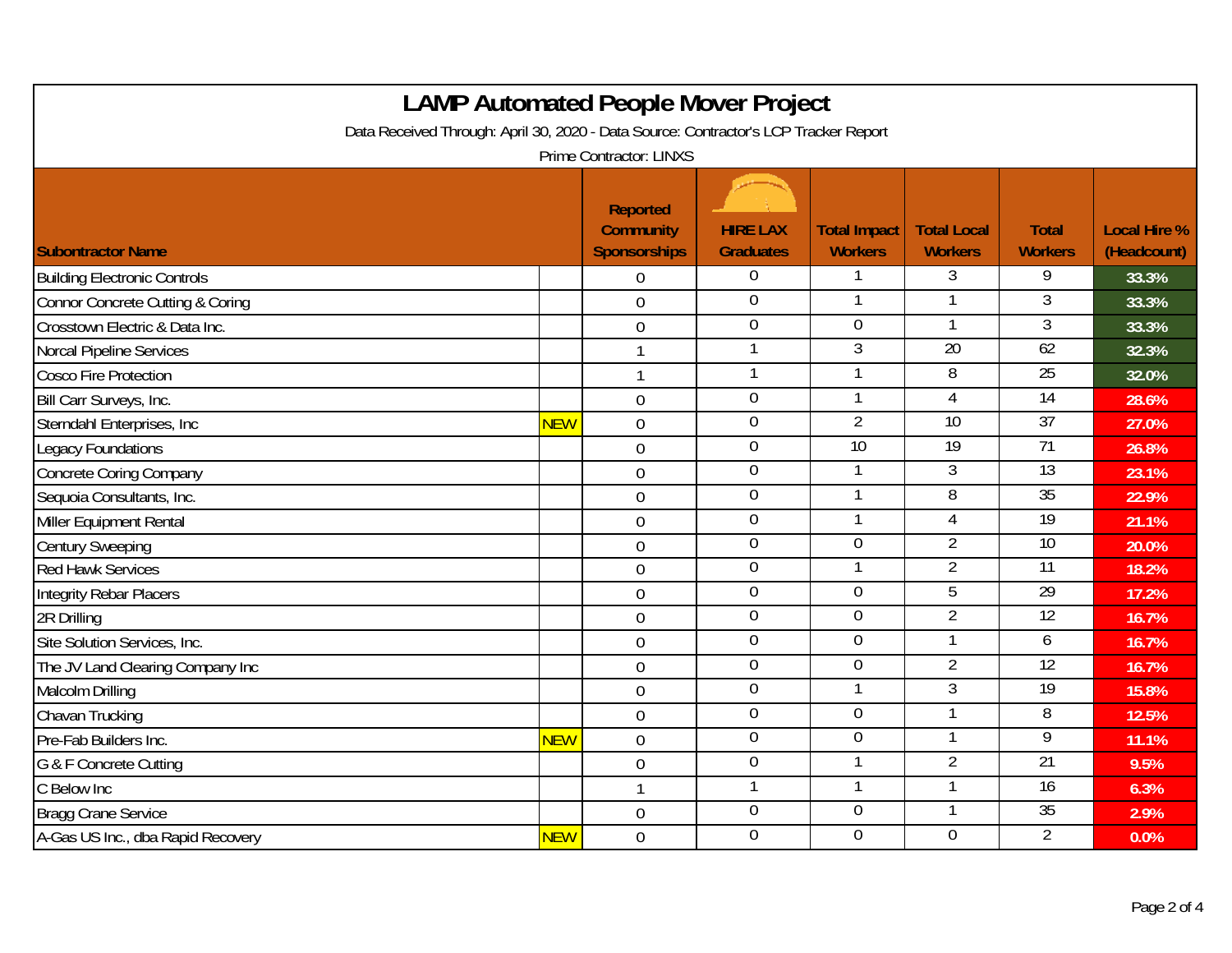| <b>LAMP Automated People Mover Project</b>                                           |            |                                              |                                     |                                       |                                      |                                |                                    |  |  |
|--------------------------------------------------------------------------------------|------------|----------------------------------------------|-------------------------------------|---------------------------------------|--------------------------------------|--------------------------------|------------------------------------|--|--|
| Data Received Through: April 30, 2020 - Data Source: Contractor's LCP Tracker Report |            |                                              |                                     |                                       |                                      |                                |                                    |  |  |
| <b>Prime Contractor: LINXS</b>                                                       |            |                                              |                                     |                                       |                                      |                                |                                    |  |  |
| <b>Subontractor Name</b>                                                             |            | Reported<br><b>Community</b><br>Sponsorships | <b>HIRE LAX</b><br><b>Graduates</b> | <b>Total Impact</b><br><b>Workers</b> | <b>Total Local</b><br><b>Workers</b> | <b>Total</b><br><b>Workers</b> | <b>Local Hire %</b><br>(Headcount) |  |  |
| ARS Construction Services, Inc. dba Concrete Cutters International                   |            | $\overline{0}$                               | $\overline{0}$                      | $\Omega$                              | $\overline{0}$                       | 1                              | 0.0%                               |  |  |
| <b>Barneys Hole Digging</b>                                                          |            | $\mathbf 0$                                  | $\mathbf 0$                         | $\overline{0}$                        | $\overline{0}$                       | $\overline{2}$                 | 0.0%                               |  |  |
| <b>Baryeh Construction</b>                                                           |            | $\mathbf 0$                                  | $\mathbf 0$                         | $\overline{0}$                        | $\overline{0}$                       | $\overline{11}$                | 0.0%                               |  |  |
| Bragg Heavy Transport                                                                |            | $\mathbf 0$                                  | $\boldsymbol{0}$                    | $\overline{0}$                        | $\overline{0}$                       | 5                              | 0.0%                               |  |  |
| Cascade Drilling LP                                                                  | <b>NEW</b> | $\boldsymbol{0}$                             | $\boldsymbol{0}$                    | $\mathbf 0$                           | $\overline{0}$                       | 7                              | 0.0%                               |  |  |
| Commercial Scaffolding of CA Inc                                                     |            | $\mathbf 0$                                  | $\overline{0}$                      | $\overline{0}$                        | $\overline{0}$                       | 8                              | 0.0%                               |  |  |
| Del Secco Diamond Core & Saw Inc.                                                    | <b>NEW</b> | $\mathbf 0$                                  | $\boldsymbol{0}$                    | $\mathbf 0$                           | $\overline{0}$                       | 4                              | 0.0%                               |  |  |
| Dywidag Systems International                                                        |            | $\mathbf 0$                                  | $\overline{0}$                      | $\overline{0}$                        | $\overline{0}$                       | 7                              | 0.0%                               |  |  |
| <b>Fastrack Rentals</b>                                                              |            | $\mathbf 0$                                  | $\boldsymbol{0}$                    | $\overline{0}$                        | $\overline{0}$                       | $\overline{2}$                 | 0.0%                               |  |  |
| <b>Ground Penetrating Radar Systems LLC</b>                                          |            | $\mathbf 0$                                  | $\mathbf 0$                         | $\overline{0}$                        | $\overline{0}$                       | 1                              | 0.0%                               |  |  |
| <b>HDCE</b>                                                                          |            | $\overline{0}$                               | $\mathbf 0$                         | $\overline{0}$                        | $\overline{0}$                       | 7                              | 0.0%                               |  |  |
| Koppl Pipeline Services                                                              |            | $\overline{0}$                               | $\mathbf 0$                         | 0                                     | $\overline{0}$                       | 1                              | 0.0%                               |  |  |
| <b>Lucas Builders</b>                                                                |            | $\overline{0}$                               | $\overline{0}$                      | $\overline{0}$                        | $\overline{0}$                       | 1                              | 0.0%                               |  |  |
| Matt Chlor Inc                                                                       |            | $\overline{0}$                               | $\boldsymbol{0}$                    | $\mathbf 0$                           | $\overline{0}$                       | 1                              | 0.0%                               |  |  |
| Mr Crane                                                                             |            | $\mathbf 0$                                  | $\overline{0}$                      | $\overline{0}$                        | $\overline{0}$                       | $\overline{2}$                 | 0.0%                               |  |  |
| <b>NMN Construction</b>                                                              |            | $\overline{0}$                               | $\boldsymbol{0}$                    | $\overline{0}$                        | $\mathbf 0$                          | 4                              | 0.0%                               |  |  |
| R.J. Lalonde Inc                                                                     |            | $\mathbf 0$                                  | $\boldsymbol{0}$                    | $\overline{0}$                        | $\overline{0}$                       |                                | 0.0%                               |  |  |
| Smithson Electric                                                                    |            | $\overline{0}$                               | $\boldsymbol{0}$                    | $\overline{0}$                        | $\overline{0}$                       | 3                              | 0.0%                               |  |  |
| Tahlequah Rebar Info                                                                 |            | $\theta$                                     | $\mathbf 0$                         | $\overline{0}$                        | $\mathbf 0$                          | 5                              | 0.0%                               |  |  |
| The LKR Group, Inc.                                                                  |            | $\overline{0}$                               | $\mathbf 0$                         | $\overline{0}$                        | $\mathbf 0$                          | $\overline{4}$                 | 0.0%                               |  |  |
| Torrent Resources (CA) Inc                                                           |            | $\overline{0}$                               | $\mathbf 0$                         | $\overline{0}$                        | $\overline{0}$                       | 4                              | 0.0%                               |  |  |
|                                                                                      |            | 10                                           | 8                                   | 87                                    | 422                                  | 1277                           | 33.0%                              |  |  |